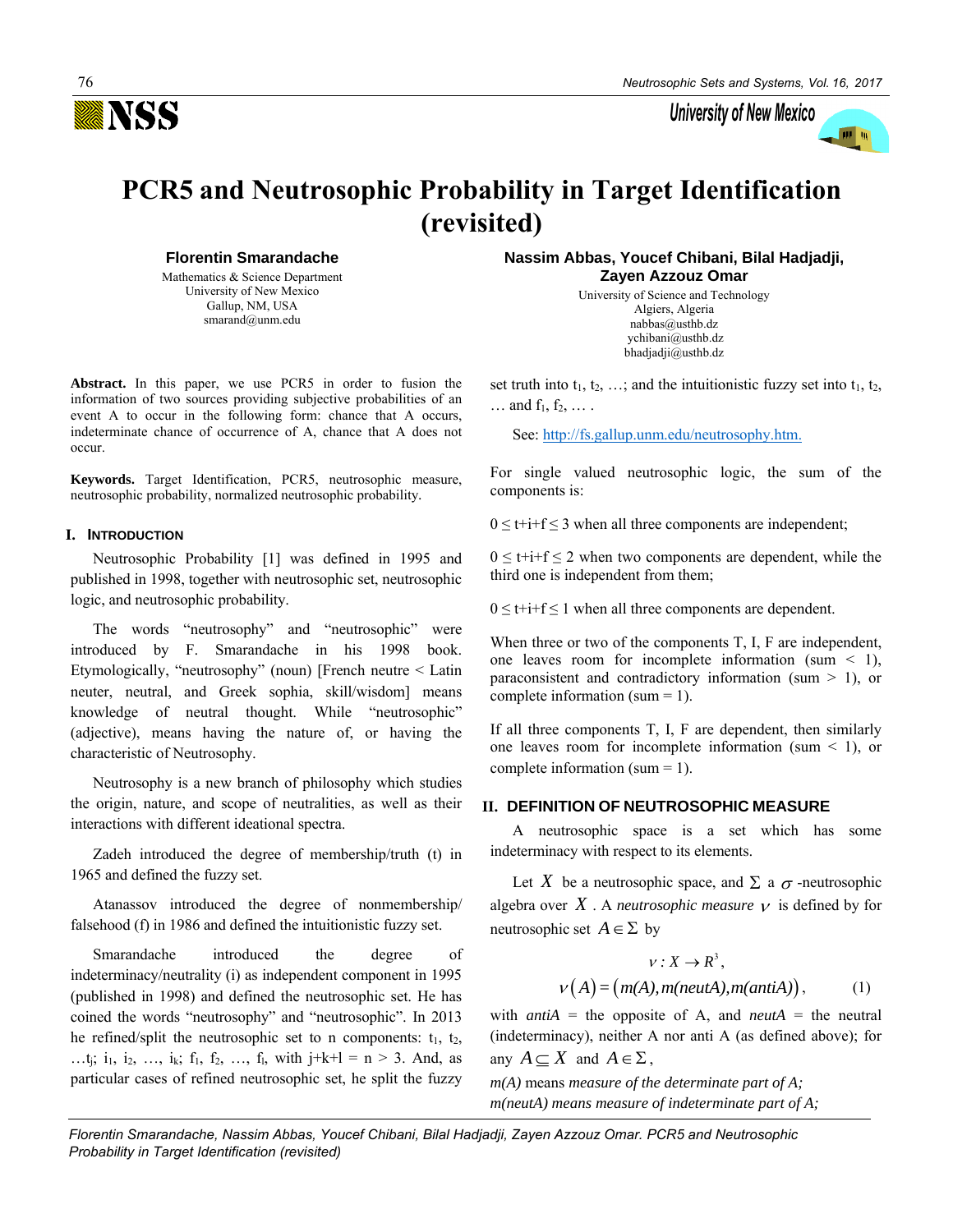and *m(antiA)* means *measure of the determinate part of antiA*; where  $V$  is a function that satisfies the following two properties:

- a) Null empty set:  $v(\Phi) = (0, 0, 0)$ .
- b) Countable additivity (or  $\sigma$  -additivity): For all countable collections  $\left\{A_n\right\}_{n\in L}$ disjoint neutrosophic sets in  $\Sigma$ , one has:

neutrosophic sets in 
$$
\Sigma
$$
, one has:  
\n
$$
v\left(\bigcup_{n\in L} A_n\right) = \left(\sum_{n\in L} m(A_n), \sum_{n\in L} m(\text{neut}A_n), \sum_{n\in L} m(\text{anti}A_n) - (n-1)m(X)\right)
$$
\n
$$
L\xi
$$
\n(2)

where *X* is the whole neutrosophic space, and

where 
$$
X
$$
 is the whole neutrosophic space, and  
\n
$$
\sum_{n\in L} m(\text{anti}A_n) - (n-1)m(X) = m(X) - \sum_{n\in L} m(A_n) = m(\bigcap_{n\in L} \text{anti}A_n).
$$
\n(2)

A neutrosophic measure space is a triplet  $(X, \Sigma, \nu)$ .

A neutrosophic measure is called normalized if

**III. NORMALIZED NEUTROSOPHIC MEASURE**  
\nA neutrosophic measure is called normalized if  
\n
$$
v(X) = (m(X), m(\text{neutX}), m(\text{antiX})) = (x_1, x_2, x_3),
$$
\n(4)

with  $x_1 + x_2 + x_3 = 1$ , and  $x_1 \ge 0, x_2 \ge 0, x_3 \ge 0$ , where, of course, *X* is the whole neutrosophic measure space.

As a particular case of neutrosophic measure  $V$  is the neutrosophic probability measure, i.e. a neutrosophic measure that measures probable/possible propositions

$$
0\leq v(X)\leq 3,
$$

where *X* is the whole neutrosophic probability sample space.

For single valued neutrosophic logic, the sum of the components is:

 $0 \le x_1+x_2+x_3 \le 3$  when all three components are independent;

 $0 \leq x_1+x_2+x_3 \leq 2$  when two components are dependent, while the third one is independent from them;

 $0 \le x_1+x_2+x_3 \le 1$  when all three components are dependent.

When three or two of the components  $x_1$ ,  $x_2$ ,  $x_3$  are independent, one leaves room for incomplete information  $(sum < 1)$ , paraconsistent and contradictory information (sum  $> 1$ ), or complete information (sum = 1).

If all three components  $x_1$ ,  $x_2$ ,  $x_3$  are dependent, then similarly one leaves room for incomplete information (sum < 1), or complete information (sum  $= 1$ ).

# **IV. NORMALIZED PROBABILITY**

We consider the case when the sum of the components  $m(A)$  + m(neutA) + m(antiA) = 1.

We may denote the normalized neutrosophic probability of an event A as  $NP(\mathcal{A}) = (t, i, f)$ , where t is the chance that  $\mathcal A$  occurs, i is indeterminate chance of occurrence of  $\mathcal A$ , and f is the chance that  $\mathcal A$  does not occur.

# **V. THE PCR5 FORMULA**

Let the frame of discernment  $\Theta = {\theta_1, \theta_2, ..., \theta_n}, n \ge 2$ . Let  $G = (\Theta, \cup, \cap, C)$  be the super-power set, which is  $\Theta$ closed under union, intersection, and respectively complement.

Let's consider two masses provided by 2 sources:

$$
m_1, m_2: G \rightarrow [0, 1].
$$

The conjunctive rule is defined as  
\n
$$
m_{12}(X) = \sum_{X_1, X_2 \in G} m_1(X_1) m_2(X_2)
$$
\n(5)

Then the Proportional Conflict Redistribution Rule (PCR) #5 formula for 2 sources of information is defined as follows:

$$
\forall X \in G \setminus \{\phi\},\
$$

$$
\forall X \in G \setminus \{ \phi \},
$$
  

$$
m_{PCRS}(X) = m_{12}(X) + \sum_{Y \in G \setminus \{ X \}} \left[ \frac{m_1(X)^2 m_2(Y)}{m_1(X) + m_2(Y)} + \frac{m_2(X)^2 m_1(Y)}{m_1(X) + m_2(Y)} \right]
$$
  
(6)

where all denominators are different from zero. If a denominator is zero, that fraction is discarded.

# **VI. APPLICATION IN INFORMATION FUSION**

Suppose an airplane  $\vec{A}$  is detected by the radar. What is the chance that  $\vec{A}$  is friendly, neutrally, or enemy?

Let's have two sources that provide the following information:

$$
NP_1^{(A)}(t_1, i_1, f_1), \text{ and } NP_2^{(A)}(t_2, i_2, f_2)
$$

Then:

$$
[NP_1 \oplus NP_2](t) = t_1 t_2 + \left(\frac{t_1^2 i_2}{t_1 + i_2} + \frac{t_2^2 i_1}{t_2 + i_1}\right) + \left(\frac{t_1^2 f_2}{t_1 + f_2} + \frac{t_2^2 f_1}{t_2 + f_1}\right)
$$
(7)

Because:  $t_1 i_2$  is redistributed back to the truth (t) and indeterminacy proportionally with respect to  $t_1$  and respectively  $i_2$ :

$$
\frac{x_1}{t_1} = \frac{y_1}{i_2} = \frac{t_1 i_2}{t_1 + i_2},\tag{8}
$$

whence 
$$
\mathbf{x}_1 = \frac{t_1^2 i_2}{t_1 + i_2}, \mathbf{y}_1 = \frac{t_1 i_2^2}{t_1 + i_2}
$$
 (9)

Similarly,  $t_2 i_1$  is redistributed back to **t** and **i** proportionally with respect to  $t_2$  and respectively  $i_1$ :

$$
\frac{x_2}{t_2} = \frac{y_2}{i_1} = \frac{t_2 i_1}{t_2 + i_1},\tag{10}
$$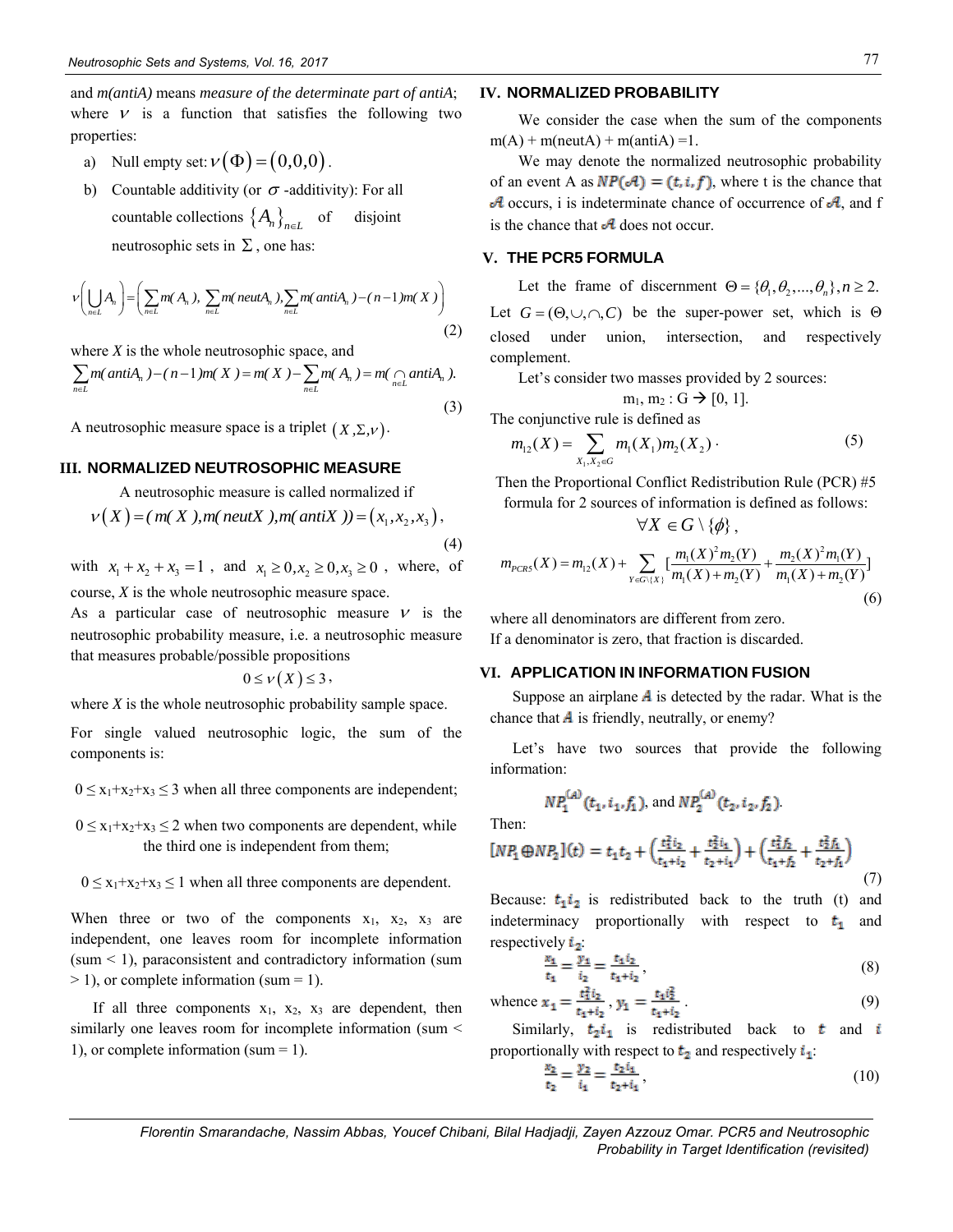whence 
$$
\mathbf{x}_2 = \frac{t_2^2 i_1}{t_2 + i_1}
$$
,  $y_2 = \frac{t_2 i_1^2}{t_2 + i_1}$ . (11)

Similarly,  $t_1 f_2$  is redistributed back to t and f (falsehood) proportionally with respect to  $t_1$  and respectively  $f_2$ :

$$
\frac{x_3}{t_1} = \frac{z_1}{f_2} = \frac{t_1 f_2}{t_1 + f_2},\tag{12}
$$

whence 
$$
\mathbf{x}_3 = \frac{t_1^2 f_2}{t_1 + f_2}
$$
,  $z_1 = \frac{t_1 f_2^2}{t_1 + f_2}$ . (13)

Again, similarly  $t_2 f_1$  is redistributed back to **t** and f proportionally with respect to  $t_2$  and respectively  $f_1$ :

$$
\frac{x_4}{t_2} = \frac{z_2}{f_1} = \frac{t_2 f_1}{t_2 + f_1},\tag{14}
$$

whence 
$$
x_4 = \frac{t_2^2 f_1}{t_2 + f_1}
$$
,  $z_2 = \frac{t_2 f_1^2}{t_2 + f_1}$ . (15)

In the same way,  $i_1 f_2$  is redistributed back to i and f proportionally with respect to  $i_1$  and respectively  $f_2$ :

$$
\frac{y_3}{i_1} = \frac{z_3}{f_2} = \frac{i_1 f_2}{i_1 + f_2},\tag{16}
$$

whence 
$$
y_3 = \frac{i_1^2 f_2}{i_1 + f_2}
$$
,  $z_3 = \frac{i_1 f_2^2}{i_1 + f_2}$ . (17)

While  $i_2 f_1$  is redistributed back to i and t proportionally with respect to  $i_2$  and respectively  $f_1$ :

$$
\frac{y_4}{i_2} = \frac{z_4}{f_1} = \frac{i_2 f_1}{i_2 + f_1},\tag{18}
$$

whence 
$$
y_4 = \frac{i_2^2 f_1}{i_2 + f_1}
$$
,  $z_4 = \frac{i_2 f_1^2}{i_2 + f_1}$ . (19)

Then

$$
[NP_1 \oplus NP_2](i) = i_1 i_2 + \left(\frac{i_1^2 t_2}{i_{11} + t_2} + \frac{i_2^2 t_1}{i_2 + t_1}\right) + \left(\frac{i_1^2 f_2}{i_1 + f_2} + \frac{i_2^2 f_1}{i_2 + f_1}\right),\tag{20}
$$

and

.

.

$$
[NP_1 \oplus NP_2](f) = f_1 f_2 + \left(\frac{f_1^2 t_2}{f_1 + t_2} + \frac{f_2^2 t_1}{f_2 + t_1}\right) + \left(\frac{f_1^2 t_2}{f_1 + t_2} + \frac{f_2^2 t_1}{f_2 + t_1}\right)
$$
\n(21)

# **VII. EXAMPLE**

```
Let's compute (0.6, 0.1, 0.3) \wedge_{N} (0.2, 0.3, 0.5)t_1 = 0.6, i_1 = 0.1, f_1 = 0.3, and
t_2 = 0.2, i_2 = 0.3, f_2 = 0.5,
```
are replaced into the three previous neutrosophic logic formulas:

```
▪ (using PCR5 rule)
```

$$
[NP_1 \oplus nm_2](t) = 0.6(0.2) + \left(\frac{0.6^2(0.3)}{0.6+0.3} + \frac{0.2^2(0.1)}{0.2+0.1}\right) +
$$
  

$$
\left(\frac{0.6^2(0.5)}{0.6+0.5} + \frac{0.2^2(0.3)}{0.2+0.3}\right) \approx 0.44097
$$
  

$$
[NP_1 \oplus NP_2](i) = 0.1(0.3) + \left(\frac{0.1^2(0.2)}{0.4+0.3} + \frac{0.3^2(0.6)}{0.2+0.3}\right) +
$$

$$
\left(\frac{0.1^2(0.5)}{0.1+0.5} + \frac{0.3^2(0.3)}{0.3+0.3}\right) \simeq 0.15000
$$

$$
[NP1 \oplus NP2](f) = 0.3(0.5) + \left(\frac{0.3^{2}(0.2)}{0.3+0.2} + \frac{0.5^{2}(0.6)}{0.5+0.6}\right) + \left(\frac{0.3^{2}(0.3)}{0.3+0.3} + \frac{0.5^{2}(0.1)}{0.5+0.4}\right) \approx 0.40903
$$

▪ *(using Dempster's rule)*

Conj. rule: 0.12 0.03 0.15 Dempster's rule: 0.40 0.10 0.50

This is actually a PCR5 formula for a frame of discernment  $\mathbf{\Omega} = {\theta_1, \theta_2, \theta_3}$  whose all intersections are empty.

We can design a PCR6 formula too for the same frame.

Another method will be to use the neutrosophic  $N - norm$ , which is a generalization of fuzzy  $T - norm$ .

If we have two neutrosophic probabilities

|      | Friend | <b>Neutral</b> | <b>Enemy</b> |
|------|--------|----------------|--------------|
| N P. |        |                |              |
| NP.  |        | ۰              |              |

then

.

$$
NP_1 \oplus NP_2 = (t_1 + i_1 + f_1) \cdot (t_2 + i_2 + f_2) =
$$

$$
\begin{array}{c}\n\text{(t_1t_2)} + t_1 i_2 + t_2 i_1 + \text{(t_1t_2)} + t_1 f_1 + \\ \nt_1 f_2 + t_2 f_1 + i_1 f_2 + i_2 f_1 + \text{(f_1f_2)}\n\end{array}
$$

Of course, the quantity of  $t_1 t_2$  will go to Friend, quantity of  $i_1 i_2$  will go to Neutral,

and quantity of  $f_1 f_2$  will go to Enemy.

The other quantities will go depending on the pessimistic or optimistic way:

- a) In the pessimistic way (lower bound)  $t_1 i_2 + t_2 i_1$  will go to Neutral, and  $t_1 f_2 + t_2 f_1 + i_1 f_2 + i_2 f_1$  to Enemy.
- b) In the optimistic way (upper bound)  $t_1 i_2 + t_2 i_1$  will go to Friend, and  $t_1 f_2 + t_2 f_1 + i_1 f_2 + i_2 f_1$  to Neutral. About  $t_1 f_2 + t_2 f_1$ , we can split it half-half to Friend and respectively Enemy.

We afterwards put together the pessimistic and optimistic ways as an interval neutrosophic probability.

c) Of course, the reader or expert can use different transfers of intermediate mixed quantities  $t_1 i_2 + t_2 i_1$ , and respectively  $t_1 f_2 + t_2 f_1 + i_1 f_2 + i_2 f_1$  to Friend, Neutral, and Enemy.

*Florentin Smarandache, Nassim Abbas, Youcef Chibani, Bilal Hadjadji, Zayen Azzouz Omar. PCR5 and Neutrosophic Probability in Target Identification (revisited)*